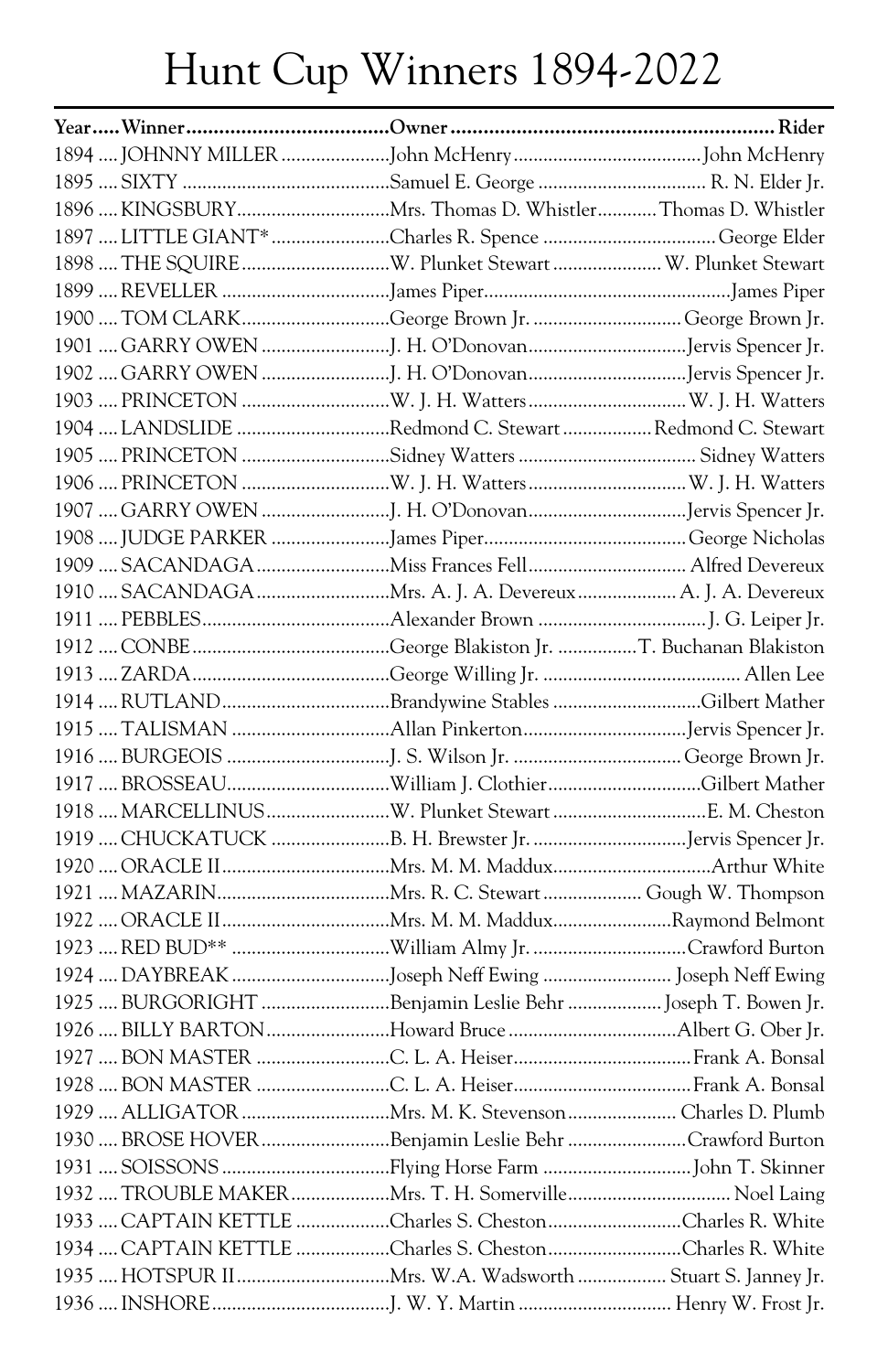| 1942  WINTON Stuart S. Janney Jr.  Stuart S. Janney Jr.           |  |
|-------------------------------------------------------------------|--|
| 1943, 1944, 1945, race not held because of war                    |  |
|                                                                   |  |
|                                                                   |  |
|                                                                   |  |
|                                                                   |  |
|                                                                   |  |
| 1951  JESTER'S MOON Mrs. J. Strawbridge JrWilliam H. Dixon        |  |
|                                                                   |  |
|                                                                   |  |
| 1954  MARCHIZEDMiss Cynthia Cannon  D. Michael Smithwick          |  |
| 1955  LAND'S CORNER Mrs. W. J. Strawbridge  B. H. Murray          |  |
| 1956  LANCREL Hugh J. O' Donovan Frank A. Bonsal Jr.              |  |
| 1957  NED'S FLYING Mrs. C. P. Denckla  Eugene Weymouth            |  |
| 1958  NED'S FLYING Mrs. C. P. Denckla  Philip F. N. Fanning       |  |
| 1959  FLUCTUATEH. Robertson FenwickCrompton Smith Jr.             |  |
| 1960  FLUCTUATEH. Robertson Fenwick D. Michael Smithwick          |  |
|                                                                   |  |
|                                                                   |  |
|                                                                   |  |
|                                                                   |  |
|                                                                   |  |
|                                                                   |  |
|                                                                   |  |
| 1968  HAFFADAY Redmond C. Stewart Jr. Louis Neilson III           |  |
|                                                                   |  |
| 1970  MORNING MAC Mrs. John B. Hannum R. P. S. Hannum             |  |
|                                                                   |  |
|                                                                   |  |
| 1973  MORNING MAC Mrs. John B. Hannum R. P. S. Hannum             |  |
|                                                                   |  |
|                                                                   |  |
|                                                                   |  |
| 1977  BEN NEVIS II Redmond C. Stewart Jr. Charles C. Fenwick Jr.  |  |
| 1978  BEN NEVIS II Redmond C. Stewart Jr. Charles C. Fenwick Jr.  |  |
|                                                                   |  |
|                                                                   |  |
|                                                                   |  |
|                                                                   |  |
| 1983  CANCOTTAGE (GB) Mrs. Miles Valentine Charles C. Fenwick Jr. |  |